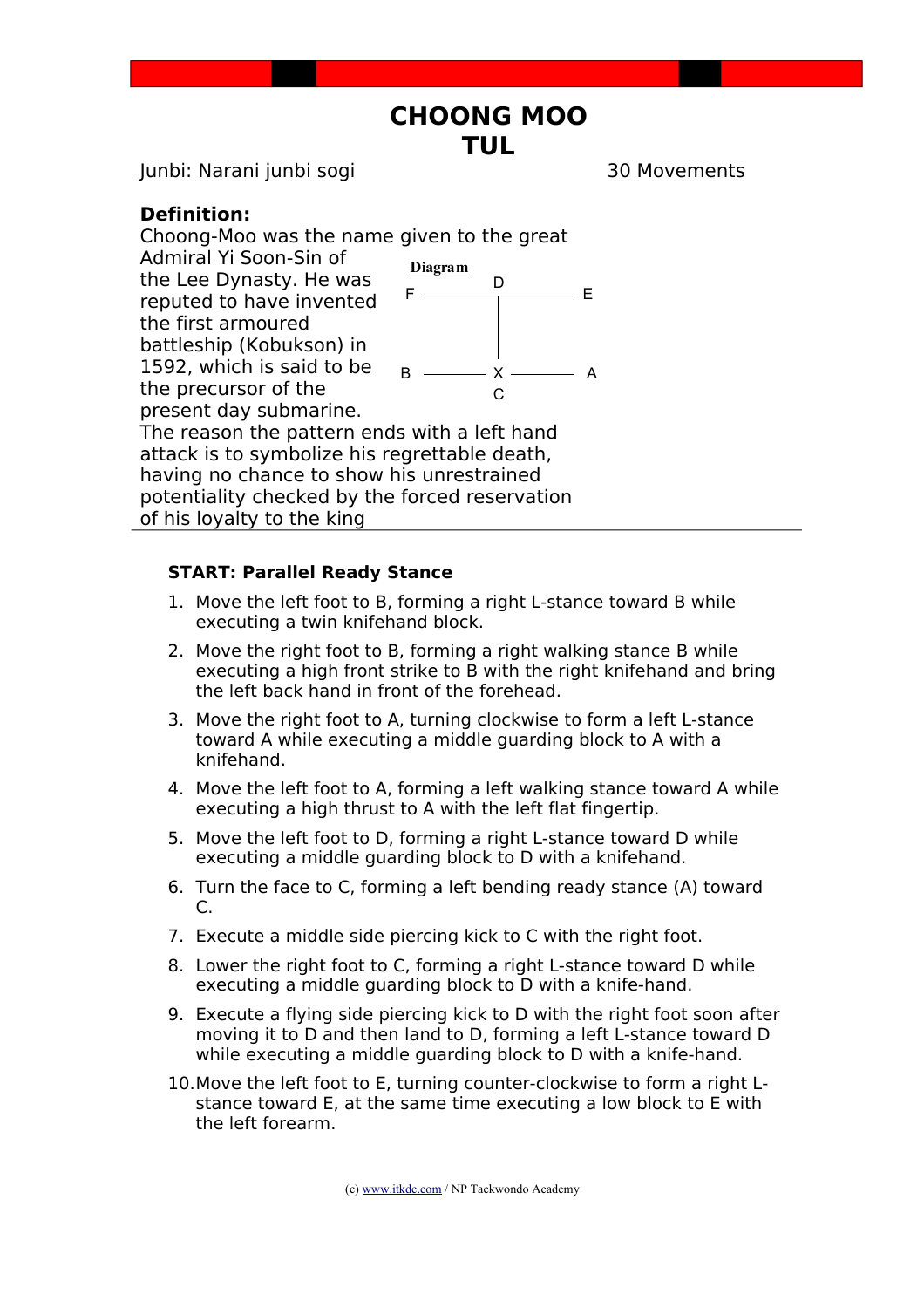- 11.Extend both hands upward as if to grab the opponent's head while forming a left walking stance toward E, slipping the left foot to E.
- 12.Execute an upward kick to E with the right knee, pulling both hands downward.
- 13.Lower the right foot to the left foot and then move the left foot to F, forming a left walking stance toward F while executing a high front strike to F with the left reverse knifehand, bringing the left back hand under the right elbow joint.
- 14.Execute a high turning kick to DF with the right foot and then lower it to the left foot.
- 15.Execute a middle back piercing kick to F with the left foot. Perform 14 and 15 in a fast motion
- 16.Lower the left foot to F, forming a left L-stance toward E while executing a middle guarding block to E with the forearm.
- 17.Execute a middle turning kick to DE with the left foot.
- 18.Lower the left foot to the right foot and then move the right foot to C, forming a right fixed stance toward C while executing U-shape block toward C.
- 19.Jump and spin around counter-clockwise, landing on the same spot to form a left L-stance toward C while executing a middle guarding block to C with a knifehand.
- 20.Move the left foot to C, forming a left walking stance toward C, at the same time executing a low thrust to C with the right upset fingertip.
- 21.Execute a side back strike to D with the right back fist and a low block to C with the left forearm while forming right L-stance toward C, pulling the left foot.
- 22.Move the right foot to C, forming a right walking stance toward C while executing a middle thrust to C with the right straight fingertip.
- 23.Move the left foot to B, turning counter-clockwise to form a left walking stance toward B while executing a high block to B with the left double forearm.
- 24.Move the right foot to B, forming a sitting stance toward C while executing a middle front block to C with the right forearm, and then a high side strike to B with the right back fist.
- 25.Execute a middle side piercing kick to A with the right foot, turning counter-clockwise and then lower it to A.
- 26.Execute a middle side piercing kick to A with the left foot turning clockwise.
- 27.Lower the left foot to A and then execute a checking block to B with an X-knifehand while forming a left L-stance toward B, pivoting with the left foot.
- 28.Move the left foot to B, forming a left walking stance toward B while executing an upward block to B with a twin palm.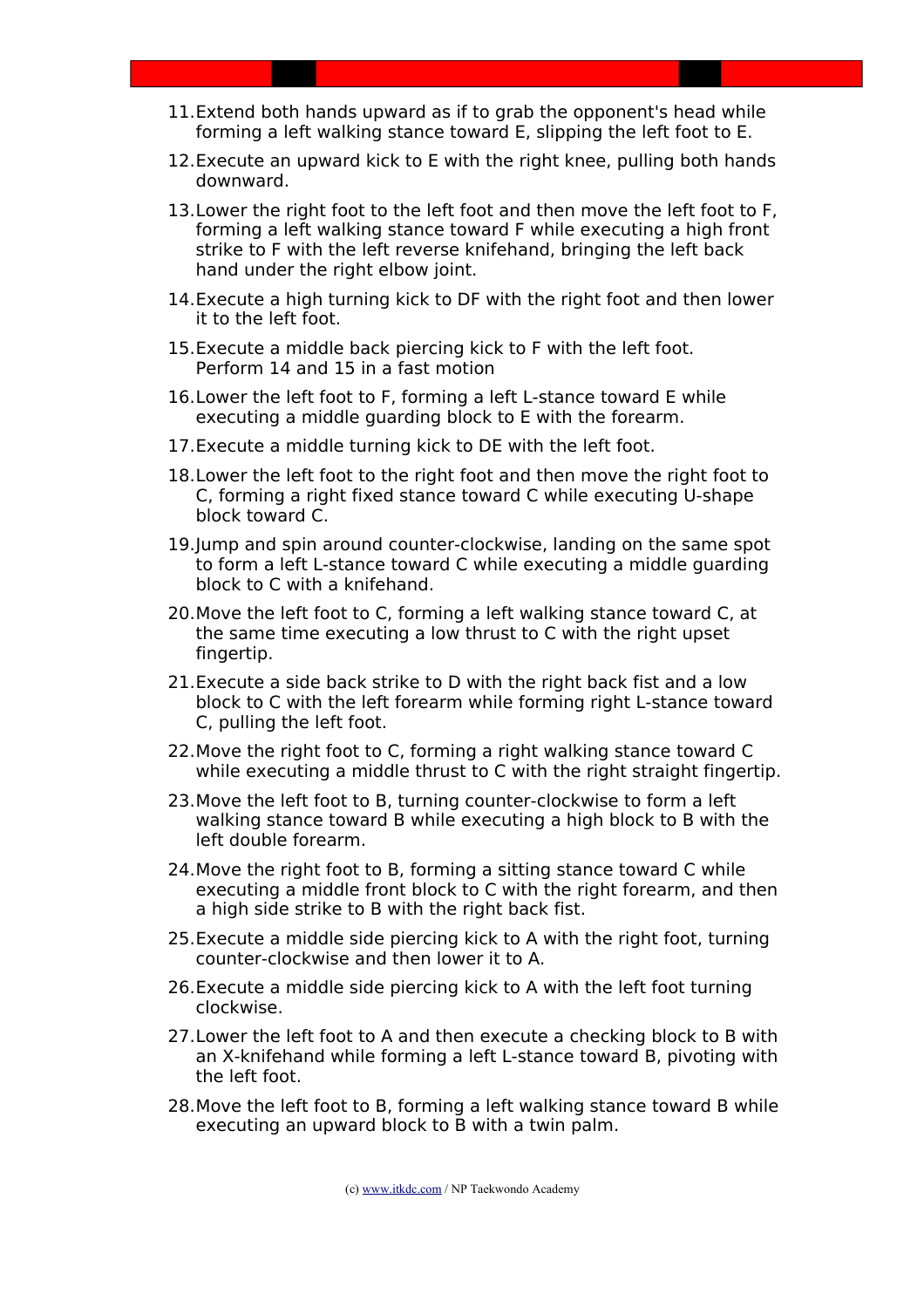- 29.Move the left foot on line AB and then execute a rising block with the right forearm while forming a right walking stance toward A.
- 30.Execute a middle punch to A with the left fist while maintaining a right walking stance toward A.

**END: Bring the left foot back to Parallel Ready Stance**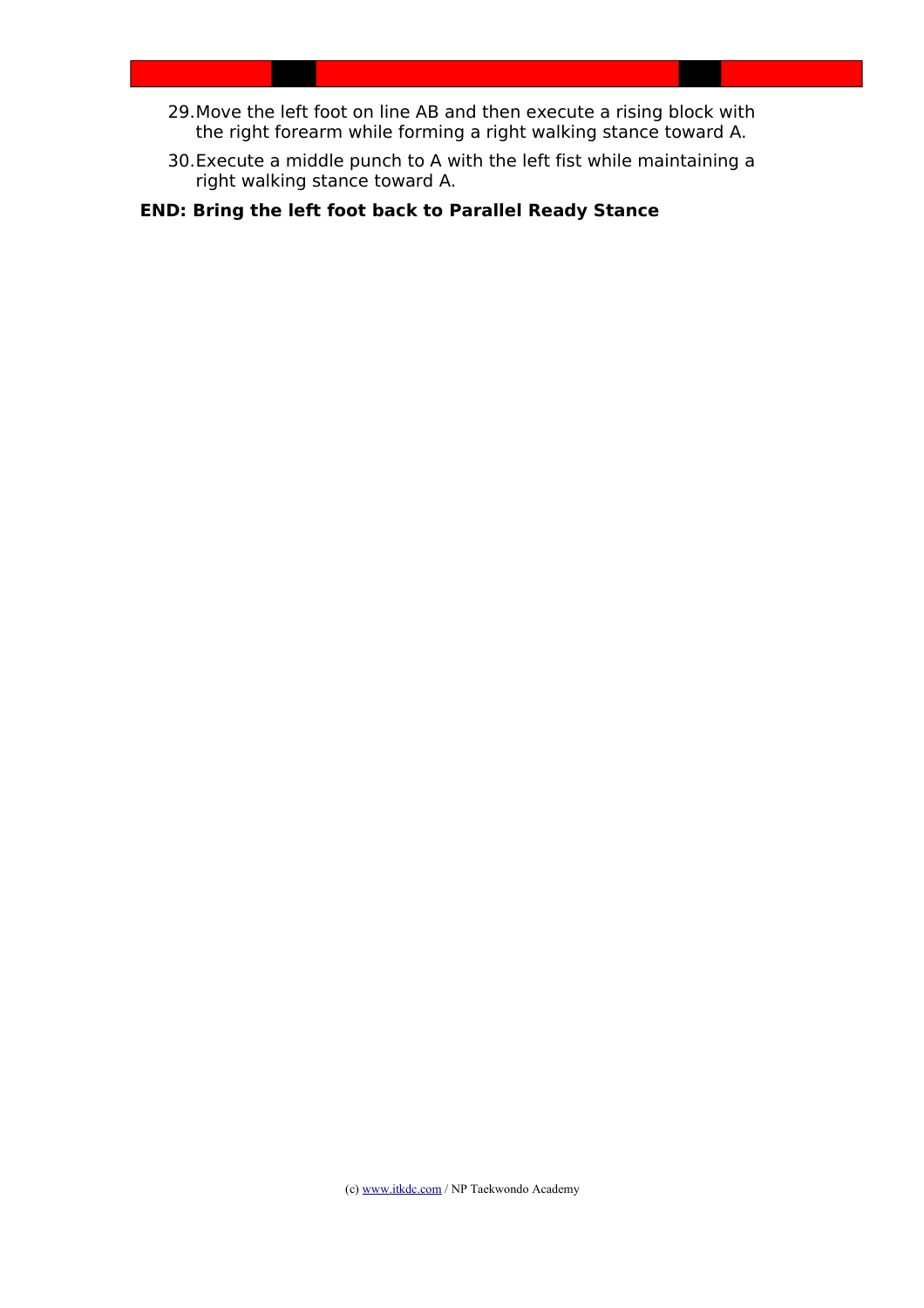|                 | <b>Stance</b>          | <b>Section</b> | Obverse/<br><b>Reverse</b> | <b>Technique</b>          |
|-----------------|------------------------|----------------|----------------------------|---------------------------|
| $\overline{1}$  | Niunja sogi            |                |                            | Sang sonkal makgi         |
| $\overline{2}$  | Gunnun sogi            | Nopunde        | <b>Baro</b>                | Sonkal ap taerigi         |
| $\overline{3}$  | Niunja sogi            | Kaunde         |                            | Sonkal daebi makgi        |
| $\overline{4}$  | Gunnun sogi            | Nopunde        | <b>Baro</b>                | Opun sonkut tulgi         |
| $\overline{5}$  | Niunja sogi            | Kaunde         |                            | Sonkal daebi makgi        |
| $\overline{6}$  | Goburyo sogi (A)       |                |                            |                           |
| $\overline{7}$  |                        |                |                            | Yop cha jurigi            |
| $\overline{8}$  | Niunja sogi            | Kaunde         |                            | Sonkal daebi makgi        |
| $\overline{9}$  |                        |                |                            | Twimyo yop cha jurigi     |
| $\overline{10}$ | Niunja sogi            | Najunde        | <b>Bandae</b>              | Bakuro bakat palmok makgi |
| 11              | Niunja sogi            | Nopunde        |                            | Mori butjaba              |
| $\overline{12}$ |                        |                |                            | Wi moorup taerigi         |
| $\overline{13}$ | Gunnun sogi            | Nopunde        | <b>Baro</b>                | Sonkal dung taerigi       |
| $\overline{14}$ |                        | Nopunde        |                            | Dollyo chagi              |
| $\overline{15}$ |                        | Kaunde         |                            | Dwi cha jurigi            |
| $\overline{16}$ | Niunja sogi            | Kaunde         |                            | Palmok daebi makgi        |
| $\overline{17}$ |                        | Kaunde         | $\blacksquare$             | Dollyo chagi              |
| $\overline{18}$ | Gojung sogi            |                |                            | Digutja makgi             |
| $\overline{19}$ | Niunja sogi<br>(Twigi) | Kaunde         |                            | Sonkal daebi makgi        |
| $\overline{20}$ | Gunnun sogi            | Najunde        | <b>Bandae</b>              | Dwijibun sonkut taerigi   |
| $\overline{21}$ | Niunja sogi            | Najunde        | <b>Bandae</b>              | Bakuro bakat palmok makgi |
|                 | (Linked move)          | Nopunde        | <b>Baro</b>                | Yop dung joomuk taerigi   |
| 22              | Gunnun sogi            | Kaunde         | <b>Baro</b>                | Sun sonkut tulgi          |
| $\overline{23}$ | Gunnun sogi            | Nopunde        | <b>Baro</b>                | Doo palmok makgi          |
| 24              | Annun sogi             | Kaunde         |                            | Annuro bakat palmok makgi |
|                 | (Linked move)          | Nopunde        |                            | Yop dung joomuk taerigi   |
| $\overline{25}$ |                        | Kaunde         |                            | Yop cha jurigi            |
| $\overline{26}$ |                        | Kaunde         |                            | Yop cha jurigi            |
| 27              | Niunja sogi            | Kaunde         | $\overline{\phantom{0}}$   | Kyocha noollo makgi       |
| $\overline{28}$ | Gunnun sogi            |                |                            | Ollyo sang sonbadak makgi |
| 29              | Gunnun sogi            | Nopunde        | <b>Baro</b>                | Chookyo makgi             |
| $\overline{30}$ | Gunnun sogi            | Kaunde         | <b>Bandae</b>              | Ap joomuk jurigi          |